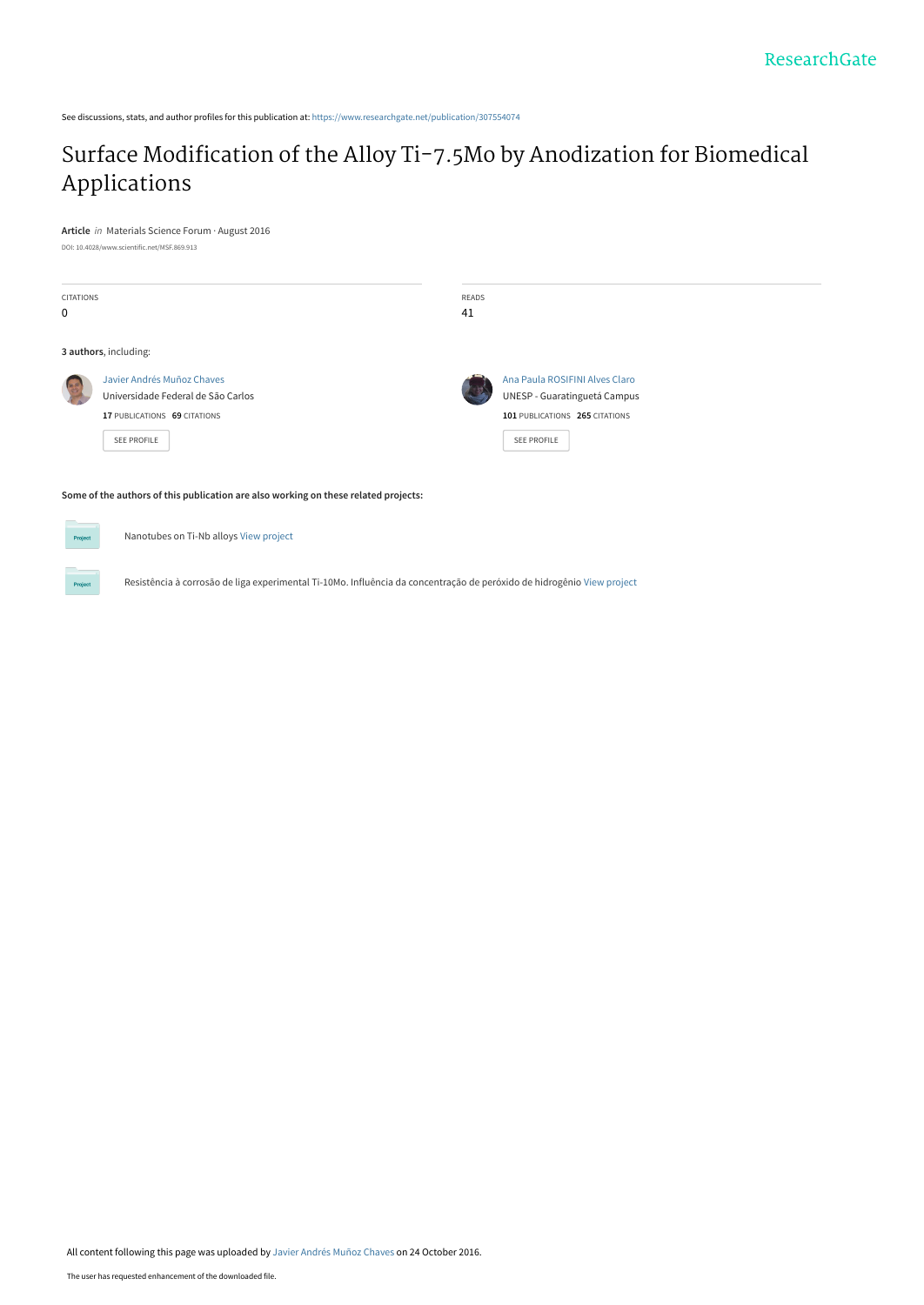# **Surface Modification of the Alloy Ti-7.5Mo by Anodization for Biomedical Applications**

Ana Lucia do Amaral Escada <sup>1,a</sup>, Javier Andres Munoz Chaves <sup>1,b</sup>, Ana Paula Rosifini Alves Claro <sup>1,c</sup>

 $1$ Univ. Estadual Paulista - UNESP, Department of Materials and Technology, Faculty of Engineering Guaratinguetá, Av. Dr. Ariberto Pereira da Cunha, 333, Pedregulho, CEP 12.516-410, Guaratinguetá, SP, Brazil.

<sup>a</sup> analuciaescada@uol.com.br, <sup>b</sup> javier\_munozch@outlook.com, <sup>c</sup> rosifini@feg.unesp.br

**Keywords:** TiO<sub>2</sub> nanotubes, Self-organization; Nanotubes; Anodization

**Abstract.** The purpose of this study was to evaluate the  $TiO<sub>2</sub>$  nanotubes growth and the variation in its diameter to improve the surface properties of Ti-7.5Mo to use for biomedical applications. For the nanotubes  $TiO<sub>2</sub>$  growth, the samples were anodized in glycerol and ammonium fluoride and divided according to the anodizing potential at 5V to 10V and 24 hour time. The surfaces were examined by scanning electron microscope (SEM), X-ray analysis (XRD) and contact angle measurements. The average tube diameter, ranging in size from 13 to 23 nm, was found to increase with increasing anodizing voltage. It was also observed a decrease in contact angle in accordance with the increase in the anodizing potential. The X-ray analysis showed the presence of anatase phase in samples whose potential was 10V and this condition represents a simple surface treatment for Ti-7.5Mo alloy that has high potential for biomedical applications.

## **Introduction**

Titanium (Ti) and its alloys are widely used in dental and orthopedic applications due light weight and appropriate mechanical properties. Also, titanium-based alloys have excellent corrosion resistance and good biocompatibility [1].

The surface properties of materials are a very important factor to occur a good osseointegration and the topography and surface physicochemistry are elements that enhance the development of the bone around an implant [2]. To occur a better biomedical implant osseointegration is necessary to have a surface that promotes biological and cellular processes.

Over the past decade, various techniques such as micromachining [3],, grinding, polishing [4], and chemical methods like acid etching [5], alkali etching [6], and anodization [7] of titanium surface modification have been employed to fabricate implant surfaces. In recent years, a nanometer implants surface has been paramount to the survival of cells and tissue acceptance [8].

Anodization is an electrolytic passivation technique used to increase the thickness of the natural oxide layer on metal surfaces. This technique has attracted great attention in recent years due to its simplicity as well as reproducibility of the results obtained [9,10]. The thickness and structure of the oxide layer formed (amorphous or crystalline) depends on the applied potential between the electrodes and duration of anodization time. The structure of the oxide film formed on titanium can be anatase, a mixture of anatase and rutile, or rutile [11].

Recent studies have demonstrated that controlled anodizing titanium alloys leads to the formation of a layer of self-assembled nanotubes [12]. The diameter of these nanotubes can be controlled by anodization potential as demonstrated by Bauer et al. 2006. In their work, different anodizing potentials (from 1V and 25V) were applied and self-organized porous structures with a diameter from 15 nm to 120 nm and length from 20 nm to 1 um were formed [13]. In another study, Park et al. 2007 demonstrated that the response of mesenchymal cells were dependent on the diameter of the  $TiO<sub>2</sub>$  nanotubes. They obtained nanotubes with diameter between 15 and 100 nm be able to accelerate cell activity when compared to other diameters and a smooth surface. [14].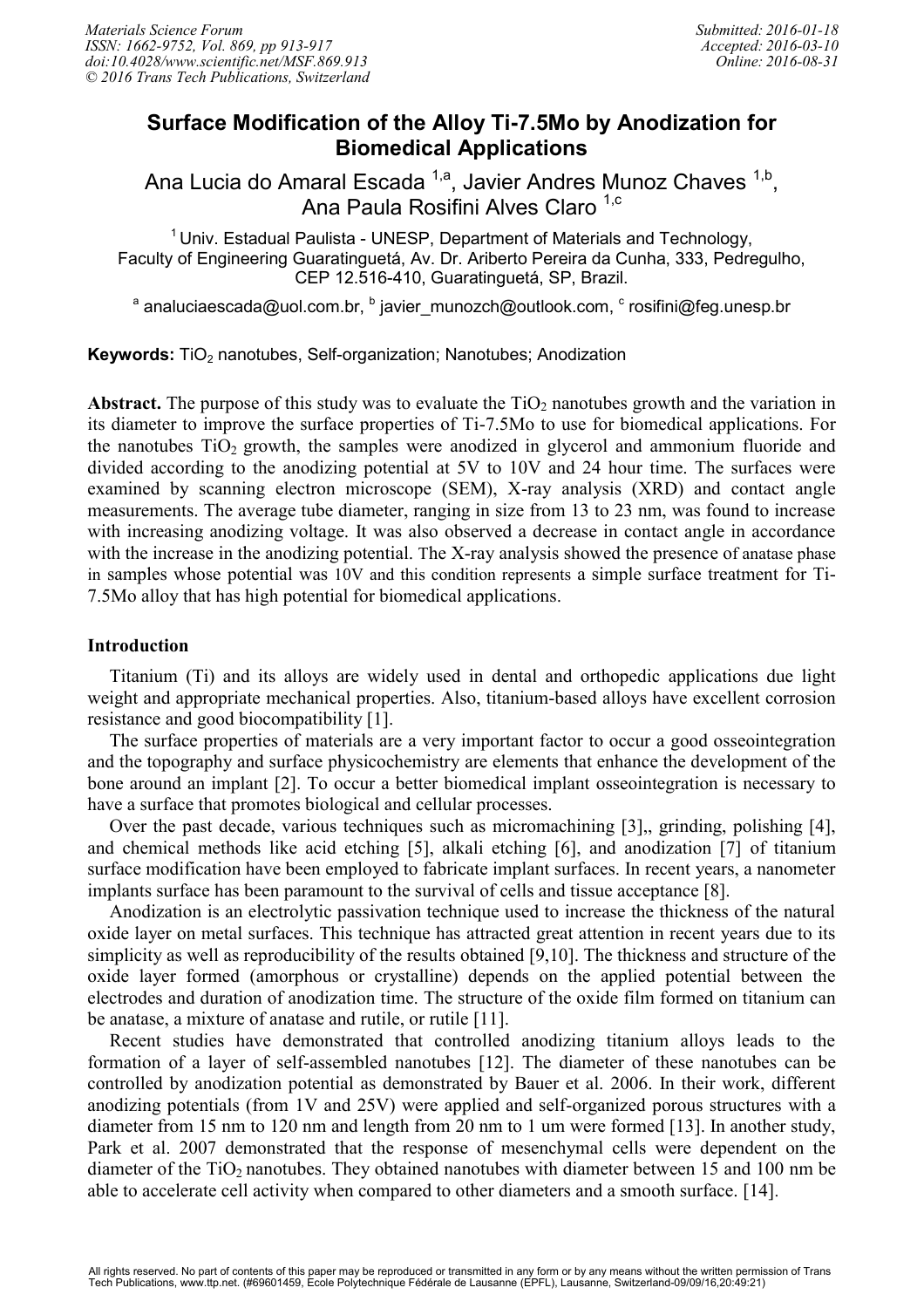In the present study the variation in the diameter of nanotube  $TiO<sub>2</sub>$  was investigated according to the applied anodizing potential order to obtain  $TiO<sub>2</sub>$  nanotubes with diameters that improve the surface properties of Ti-7.5Mo to use for biomedical applications. This alloy was choosen due to theirs excellent bulk properties, a low elastic modulus and a high strength/modulus ratio in order to obtain a better surface.

#### **Materials and methods**

The Ti-7.5Mo alloy was produced from sheets of commercially pure titanium (99.9%) and molybdenum (99.9%). Samples were melted in an arc furnace under an argon atmosphere. Then, the ingots were then homogenized under vacuum at 1100ºC for 86.4 ks to eliminate chemical segregation. They were cold worked by swaging and bars with 13 mm of diameter were produced. Then discs with 4 mm of thickness were cut and samples were divided into two groups according anodization potential.

Samples were grided with emery papers (200 to 1200) and polished with a solution formed by colloidal silica (OPS – Struers) plus 5% oxalic acid. They were clean in the ultrasonic bath. Anodization process was performrd at 5 V and 10 V for 24 hours. After the anodization, the samples were washed with deionized water, dried, and calcined at 450 °C at a heating rate of 5 °C per minute, 1 hour of permanence. And cooled in the oven.

Surfaces were evaluated using a scanning electron microscope (SEM-FEG, XL 30 FEG, Philips) after anodizing.

X-ray diffraction (XRD) for phase analysis were realized using a Shimadzu diffractometer (Shimadzu-XRD 6000) operated using Cu Kα radiation (40kV / 30mA) with scan mode continuous and scan rate of 1.0 deg/min

The wettability was evaluated by contact angle measurements. The contact angle was obtained by using the sessile drop method on an advanced Rame-Hart goniometer, model n° 300-F1. A microliter syringe pump was attached to a small needle in an XYZ manipulator to enable a drop to be slowly increased and decreased in size. The shape of the drop was recorded by a digital camera and the contact angles were measured from the images. The volume of each drop was 2 μl and the average value of at least 5 drops was calculated.

### **Results and discussion**

Figure 1 shows the micrographs of the samples after anodization at 5 V and 10 V for 24 hours. All samples were calcined at 450 °C. A self-organized layer and homogeneous of the nanotubes was obtained for all conditions evaluated. For samples anodized at 5 V (Fig 1a) and 10 V (Fig 1b), the average pore diameter was 13.68 nm and 22.83 nm, respectively. It could be concluded that the increase of the voltage and diameter are related.

These results were similar with Lockman *et al*. (2010) [15] who concluded that the tube diameter is linearly dependent on the applied potential during the growth of nanotubes. According Macak *et al*. (2008) [16] either, diameter changes linearly with the applied potential during the growth of nanotubes and it was also observed in our results. Furthermore, the diameter of the nanotube in the condition of 5V is smaller (13.68 nm) than for 10V (22.83 nm) and the nearest ideal condition for adhesion and proliferation cell, according to Park et al. 2007 [14].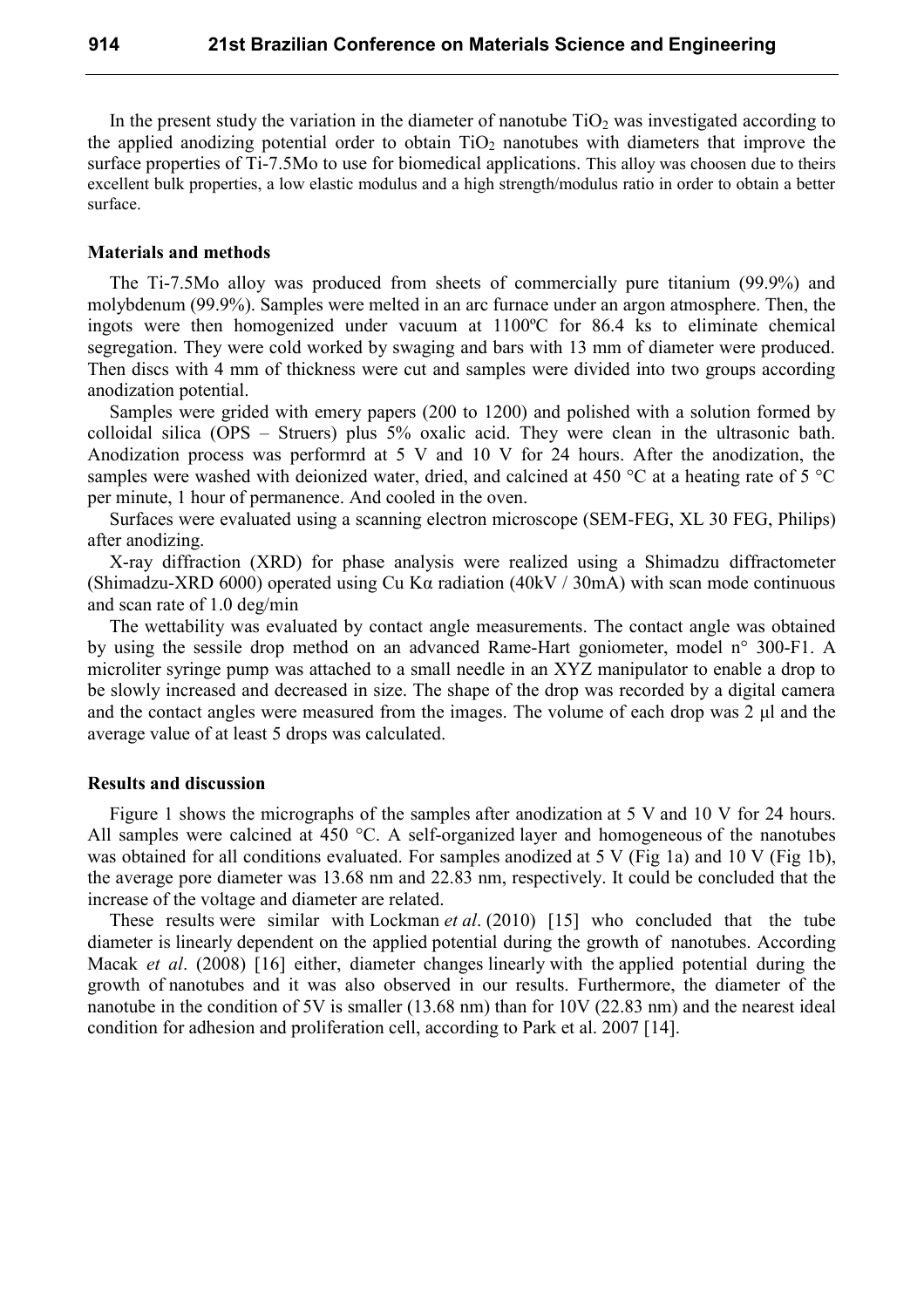

Fig. 1 - Field emission gun scanning electron microscopy images (SEM-FEG): (a) anodized Ti-7.5Mo - 5V-24h-450°C; (b) anodized Ti-7.5Mo - 10V-24h-450°C

Figure 2 shows the X-ray diffraction patterns for samples anodized at 5 V and 10 V for 24 hours and calcined at 450 °C. Structural analyses shows that the surface consisted of a TiO<sub>2</sub> layer in amorphous state and diffraction peaks related to the substrate  $(\alpha$ -Ti phase) in the XRD pattern were observed for both anodization (5 V and 10 V), but the X-ray analysis showed the presence of anatase phase (25°, 48°, 53° and 54°) is only present for samples whose potential is 10V. The obtained peaks in XRD pattern are consistent with JCPDS Card No. 84-1286.

According Park et al. 2007 [14],  $TiO<sub>2</sub>$  exists in three different allotropic form, anatase, rutile and brukite, therefore the  $TiO<sub>2</sub>$  nanotubes can also be found in these different phases, but the anatase most desired to be biocompatible. In this study, the anatase phase is present only in samples anodized at 10V, and its appearance is probably due to the greater diameter of the  $TiO<sub>2</sub>$  nanotubes formed during the application of this potential, making this to the better condition for biomedical applications.

The graphic 1 showed the contact angle measurements for two conditions studied. For samples anodized at 5 V, the contact angle was 7.8°, and for samples anodized at 10 V, it was 15.3°. It is possible to observe that in this case, the increasing of the anodization potential increased the nanotube diameter and the contact angle. The samples anodized at 5V showed that the nanotube diameter was 13.68 nm with contact angle of 7.8°, while the samples anodized at 10V showed that the nanotube diameter was 22.83 nm with contact angle of 15.3°. Surface wettability (hydrophobicity/hydrophilicity) is one of the most important parameters affecting the biological response of an implanted biomaterial. Wettability affects protein adsorption, platelet adhesion/activation, blood coagulation and cell and bacterial adhesion [17-18]. Highly hydrophilic surfaces seem more desirable than hydrophobic ones in view of their interactions with biological fluids, cells and tissues [19]. According to Lim and Donahue [20], the relationship between the contact angle and wetting occurs in reverse on the same surface. Therefore, a decrease of this angle increases the capacity for surface wettability.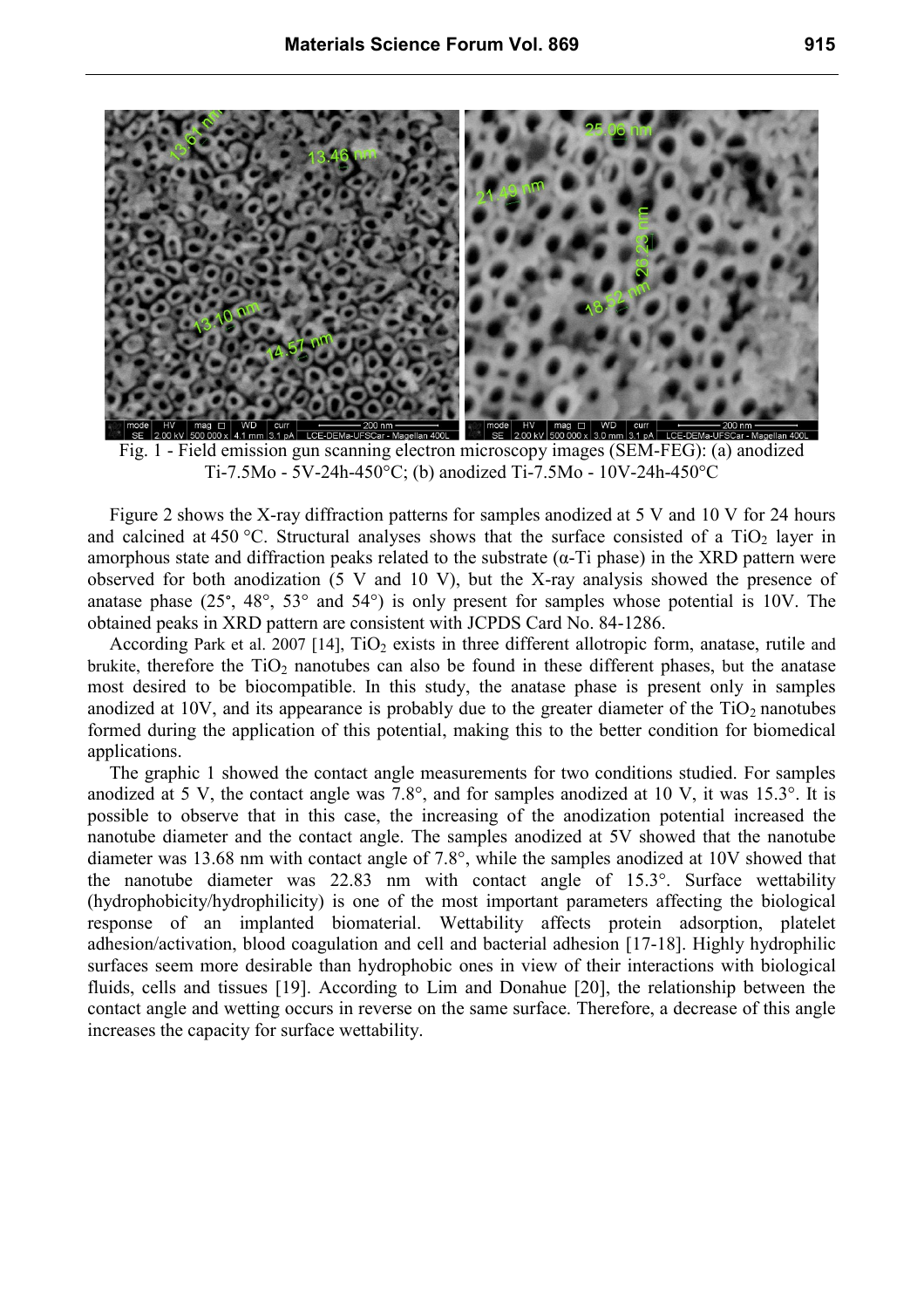

Fig. 2 - X-ray diffraction patterns for the samples anodized Ti-7.5Mo - 5V-24h-450°C and 10V-24h-450°C



Fig. 3 - Contact angle measurements

# **Conclusion**

In this study, the effects of anodization potential difference applied on the formation and dimensions of the titania nanotubes were investigated. Self-organized porous nano-tubular titania was formed anodically on Ti-7.5Mo from electrolyte containing glycerol and 0.25% NH4F.

It was found that anodization potential contributed mainly to tuning the nanotube diameter. The increasing of the anodization potential increased the nanotube diameter and the contact angle.